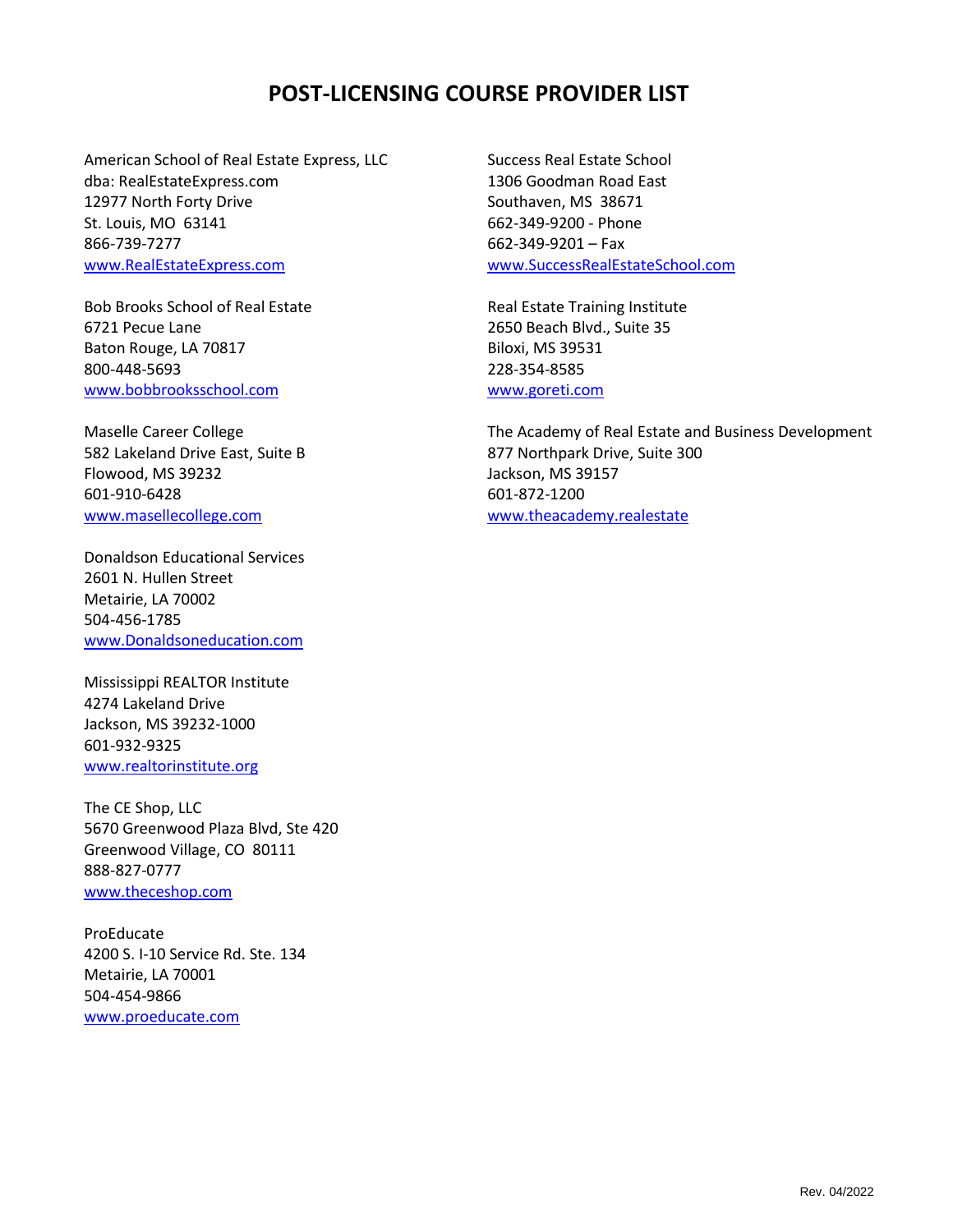## **PRE-LICENSING COURSE PROVIDER LIST**

[www.theacademy.realestate](http://www.theacademy.realestate/)

American School of Real Estate Express, LLC dba: RealEstateExpress.com 12977 North Forty Drive St. Louis, MO 63141 866-739-7277 [www.RealEstateExpress.com](http://www.realestateexpress.com/)

Burk Baker School of Real Estate & Appraising 2834 South Sherwood Forest Blvd. Suite B-14 Baton Rouge, LA 70816 (800) 222-3295 [www.burkbaker.com](http://www.burkbaker.com/)

Bob Brooks School of Real Estate 6721 Pecue Lane Baton Rouge, LA 70817 800-448-5693 [www.bobbrooksschool.com](http://www.bobbrooksschool.com/)

The CE Shop LLC 5670 Greenwood Plaza Blvd, Suite 420 Greenwood Village, CO 80111 888-827-0777 [www.theceshop.com](http://www.theceshop.com/)

Coast Academy of Real Estate 12261 Hwy 49 South, Suite 7 Gulfport, MS 39503 228-284-4465 [www.coastacademyre.com](http://www.coastacademyre.com/)

Cooke Real Estate School 4130 16th Street North St. Petersburg, FL 33703 800-943-9993 <www.cookeschool.com> [info@cookeschool.com](mailto:info@cookeschool.com)

Donaldson Educational Services 2601 N Hullen St Ste 100 Metairie, LA 70002 800-257-2741 [www.donaldsoneducation.com](http://www.donaldsoneducation.com/)

The Academy of Real Estate and Business Development 877 Northpark Drive, Suite 300 Jackson, MS 39157 601-872-1200